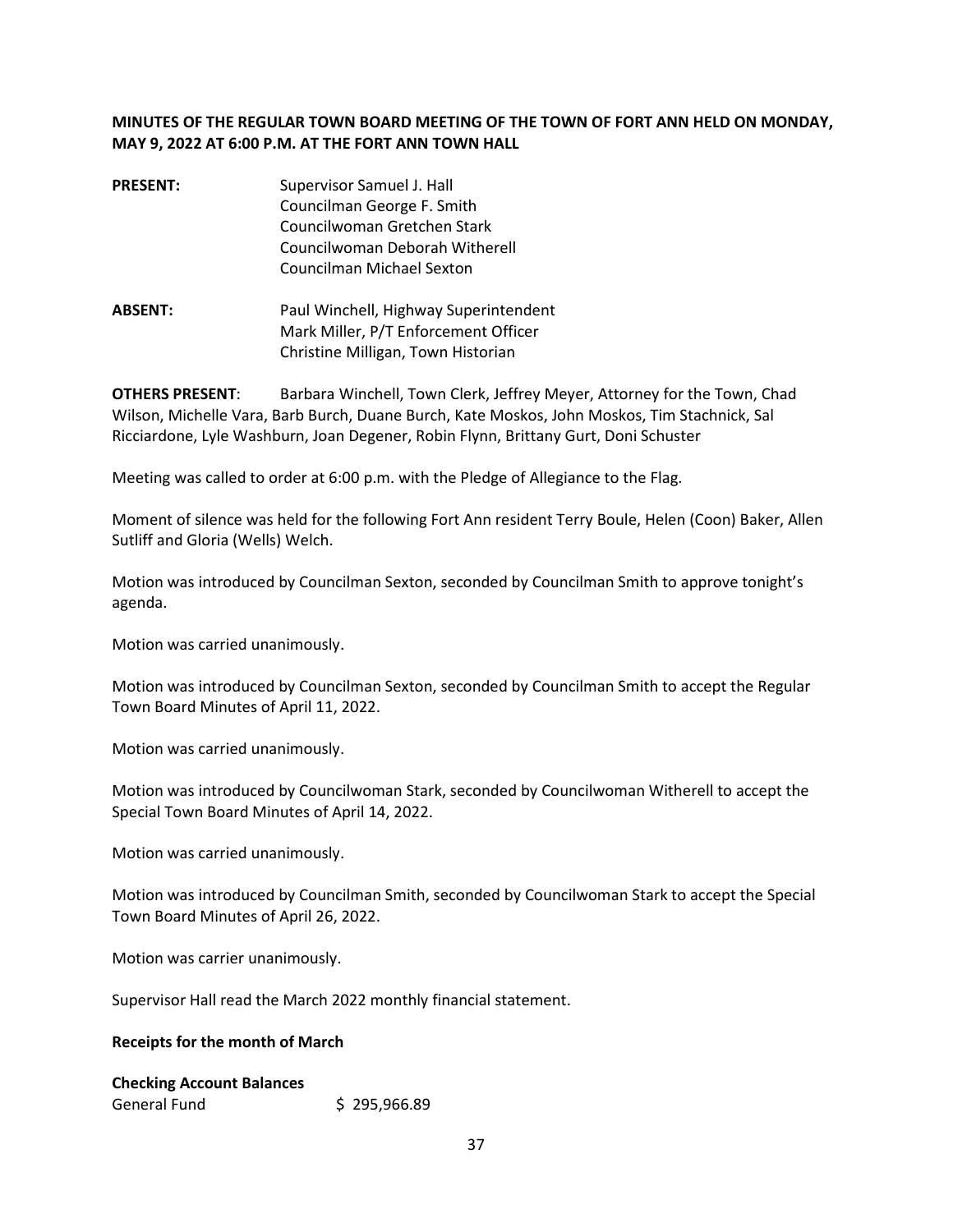| Highway Fund                         | \$             | 52,474.34  |
|--------------------------------------|----------------|------------|
| <b>Youth Commission</b>              | \$             | 5,195.04   |
| <b>Hadlock Dam Project</b>           | \$             | 240.09     |
| <b>Hadlock Park District Fund</b>    | \$             | 11,020.80  |
| <b>Consolidated Health District</b>  | \$             | 370.48     |
| Trust & Agency Fund                  | \$             | 2,668.19   |
| Medical Reimbursement Fund           | \$             | 4,147.87   |
| <b>Savings Accounts</b>              |                |            |
| NYCLASS-General Fund                 | \$1,173,546.22 |            |
| NYCLASS-Highway Fund                 | Ś              | 852,696.55 |
| <b>NYCLASS-Hadlock Park District</b> | Ś.             | 270,791.12 |
| LOSAP                                |                | .52        |

Motion was introduced by Councilman Sexton, seconded by Councilman Smith to pay the bills as warranted and audited.

Motion was carried unanimously.

#### **2.0 - 6:03 p.m. Public Comment opened.**

#### **6:04 p.m. Public Comment closed without comment.**

**3.0 - Supervisor's Report:** Supervisor Hall stated he's had numerous conversations about the local law regulating short-term rentals and is still working on the issue(s) listed under Old Business.

Supervisor Hall stated that the town board is working on backfilling the Town Clerk position. The Town Clerk has been coming in mornings and evenings to keep things afloat.

Supervisor Hall stated that he is fielding calls on the reval.

Councilwoman Witherell said she had a couple of questions for the Highway Superintendent and the Enforcement Officer but since neither is here she's all set.

Councilman Sexton is working with Sara Staab at Adirondack Park Agency regarding a project located on or near County Rte 16 in the Town of Fort Ann. The date permit Application Received was February 16, 2022 (2011-0157B). Councilman Sexton received a Notice of Incomplete Permit Application dated March 2, 2022. Councilman Sexton has a copy to give anyone that would like a copy.

Councilman Smith stated that the Harvester has been repaired and has to set up date to deliver.

Supervisor Hall spoke of Haley and Aldrich's report and that there were findings that repairs that had to be made in the concrete with foam. The company that did repairs in 2016 was not available but the subcontractor in Warrensburg was available and the repairs have been made. Supervisor Hall was happy to report the water levels are back up.

Councilwoman Stark stated the bike racks and benches are here and there are more to come from the Glens Falls Hospital grant. Councilwoman Stark said the trail is being used a lot. She recently received a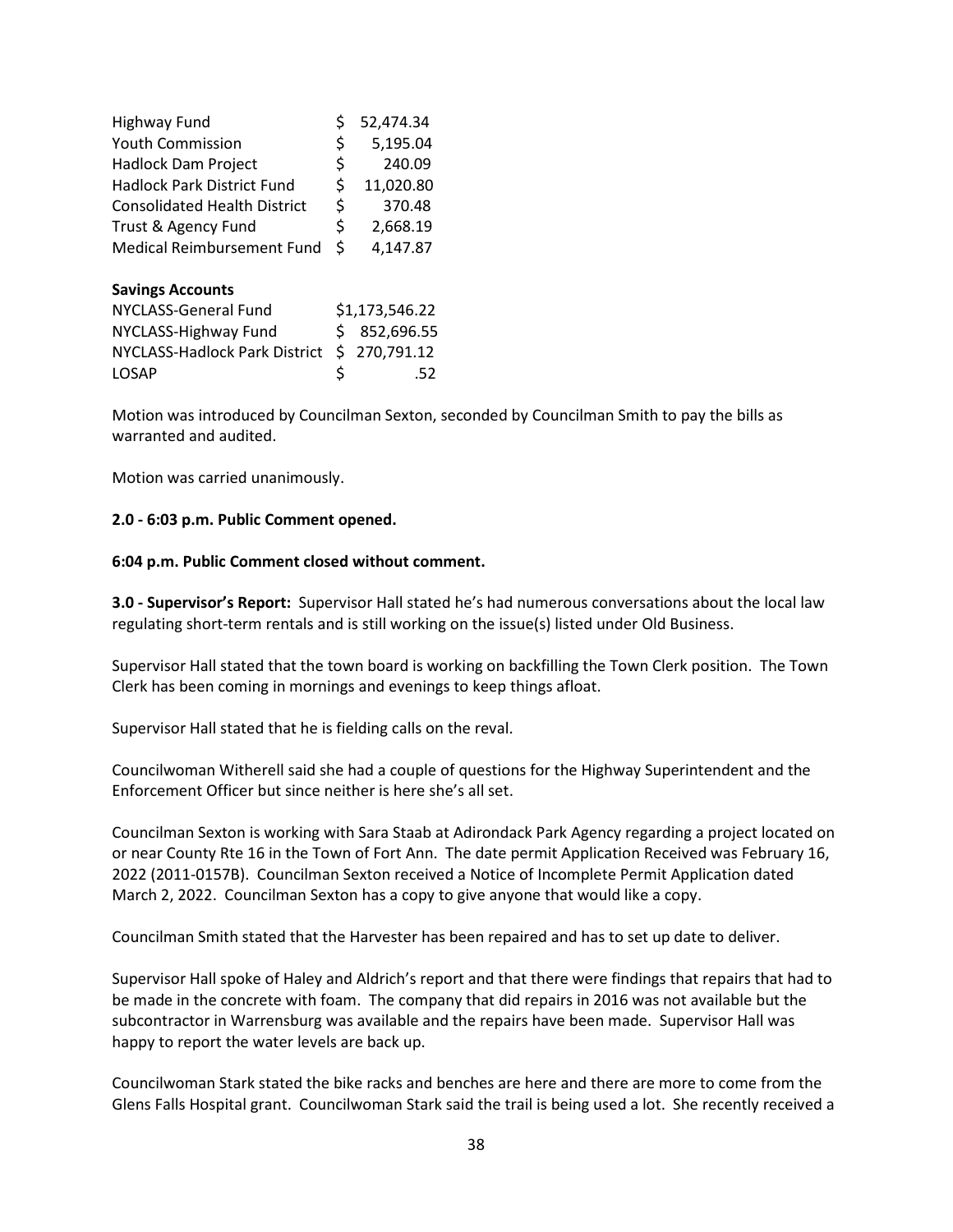phone call from someone wanting to know where people could camp. She directed the caller to Mayor Langlois.

Councilwoman Stark is in need of Lifeguards.

Councilwoman Witherell asked about what to do if there are 4 wheelers on the bike trail. Councilman Sexton said it should be reported to the Washington County Sheriff's Department.

**Town Clerk's Report** was given for April 2022. Town Clerk thanked everyone in attendance that it has been her honor and privilege to be the Fort Ann Town Clerk. Mr. Schuster said the Town Clerk will be missed and those in attendance clapped.

**Highway Superintendent Report**: Not present

**Enforcement Officer Report** was not present but there was a paper report given to Town Board Member's for April 2022.

Councilman Sexton and Councilwoman Witherell would like to have the Enforcement Officer attend next month's town board meeting. Councilwoman Witherell wants to see the location of the items that are on his monthly report.

**Historian**: not present

**Dog Control Officer:** not present but Supervisor Hall read her report for the month of April 2022.

**4.0 Old Business:** Supervisor Hall stated these items are still being worked on.

- 5.1 A Local Law Regulating Short-Term Rentals in the Town of Fort Ann
- 5.2 A Local Law Amending the Town of Fort Ann Site Plan Review

Councilwoman Stark was wondering about the surveying of the property behind the Old Stone House Library.

Supervisor Hall responded not yet.

Councilman Sexton was wondering if at the county level if there was an update to the power line. Supervisor Hall said it's moving along and forward.

## **5.0 New Business: None**

## **RESOLUTION #61-2022**

**APPROVING THE HIRING OF TWO (2) LABORERS TO MOW CEMETERIES FOR THE SUMMER OF 2022** 

On motion of Councilwoman Witherell, seconded by Councilman Sexton to accept resolution entitled "Resolution Approving the Hiring of two (2) Laborers to mow cemeteries for the Summer of 2022."

ADOPTED AYES 5 Smith, Sexton, Stark, Witherell, Hall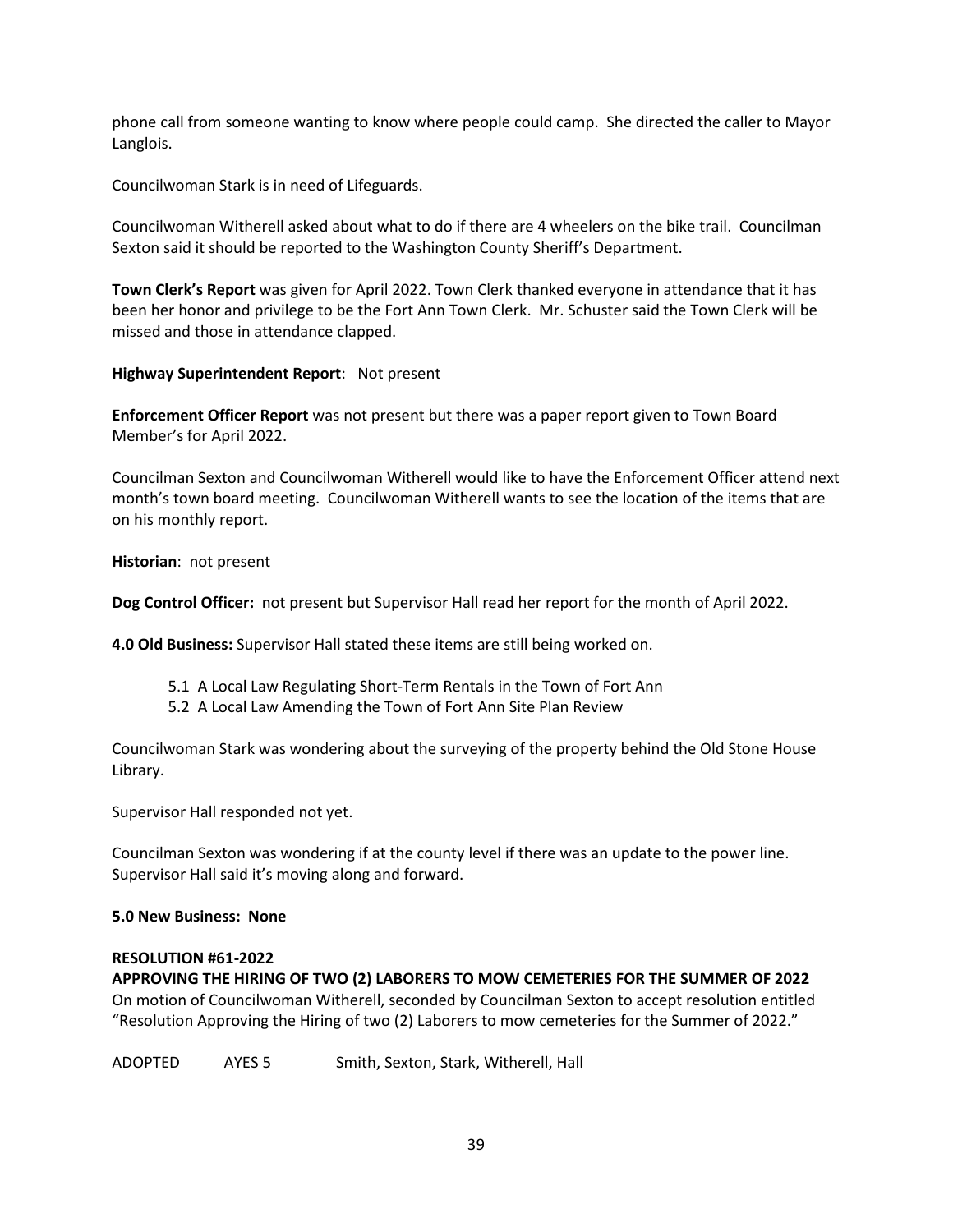**RESOLVED**, that the Town Board of the Town of Fort Ann hereby approves the hiring of two (2) Laborers for the Summer of 2022 to mow the cemeteries at an hourly rate each of \$14.15 an hour with a \$0.50 per hour, per year, longevity step.

#### **RESOLUTION #62-2022**

## **TO HIRE SUMMER RECREATION EMPLOYEES**

On motion of Councilman Sexton, seconded by Councilman Smith to accept resolution entitled "Resolution to Hire Summer Recreation Employees."

ADOPTED AYES 5 Smith, Sexton, Stark, Witherell, Hall

**RESOLVED**, that the Town Board of the Town of Fort Ann authorizes and directs the Town Supervisor and/or Clerk to the Supervisor to complete any forms and take any action necessary to effectuate the terms of this resolution.

# **RESOLUTION #63-2022 TO HIRE PILOT KNOB BEACH LIFEGUARDS**

On motion of Councilman Smith, seconded by Councilwoman Stark to accept resolution entitled "Resolution to Hire Pilot Knob Beach Lifeguards."

ADOPTED AYES 5 Smith, Sexton, Stark, Witherell, Hall

**RESOLVED,** that the Town Board of the Town of Fort Ann authorizes and directs the Town Supervisor and/or Clerk to the Supervisor to complete any forms and take any action necessary to effectuate the terms of this resolution.

## **RESOLUTION #64-2022**

**AUTHORIZING HIRING OF SEASONAL EMPLOYEES TO WORK FOR LAKE HADLOCK PARK DISTRICT**  On motion of Councilman Sexton, seconded by Councilwoman Stark to accept resolution entitled "Resolution Authorizing Hiring of Seasonal Employees to work for Lake Hadlock Park District."

ADOPTED AYES 4 Stark, Sexton, Witherell, Hall NAY 1 Smith

**RESOLVED**, that the Town Board of the Town of Fort Ann authorizes and directs the Town Supervisor and/or Clerk to the Supervisor to complete any forms and take any action necessary to effectuate the terms of this resolution.

Supervisor Hall stated that by abolishing this position there should be an annual savings of \$12,000.00.

**7.0** - 6:25 p.m. **Open Public Discussion** Lyle Washburn, Red Johnston Way, has concerns about assessments. From Mr. Washburn's research it looked like 25% to 29% was typed in across the board. Supervisor Hall referred him to the Washington County Real Property Director, Laura Chadwick. Mr. Washburn said he did speak to her today.

Kate Moskos asked for clarification on the dog laws in the Town of Fort Ann. The Town Clerk provided The Moskos with a business card of the Dog Control Officer, Shannon Celeste, as well as a copy of the